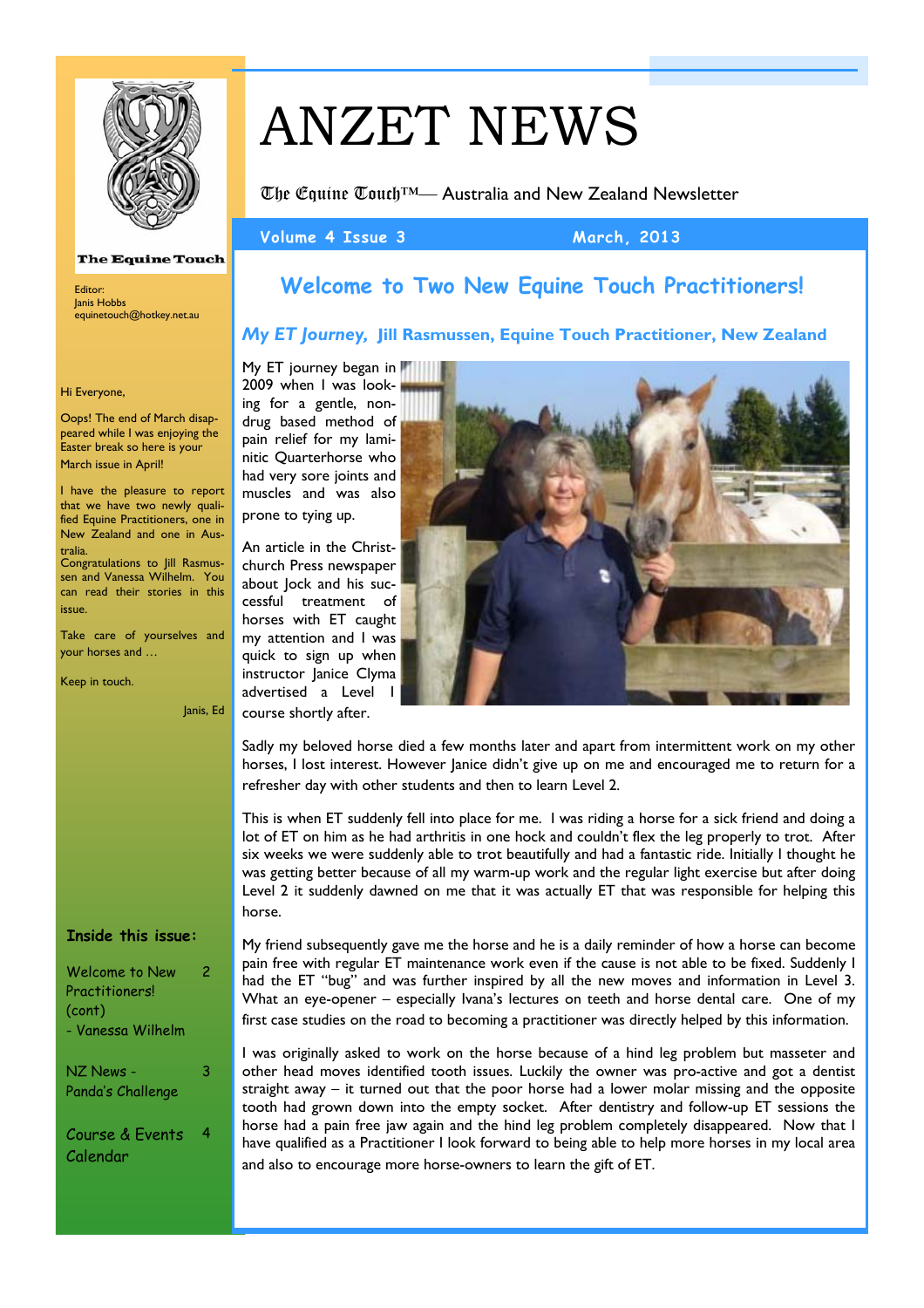### **Page 2 The Equine Touch™— Australia and New Zealand Newsletter**

#### **Across the world for new adventure & found ET Vanessa Wilhelm, Equine Touch Practitioner, Geelong, Victoria, Australia**

Equine Touch has been an important part in my journey here in Australia. I come from a European city background and thus when I first arrived in Geelong in 2005 I knew I wanted to start something new, something different, explore the road of a new adventure. This country has so much to offer and opportunities can be found everywhere.

My inspiration to learn Equine Touch came very naturally when in 2008, during the Equitana Show in Melbourne, I came across one of Jock Ruddock's demonstrations. He was performing a few gentle moves on a horse at the time. His demonstration and the whole ET procedure had me very enthusiastic and inspired. Since I started this journey, I've witnessed a lot of amazing results on many different horses.

I didn't hesitate long before I signed up for my Level I course a few months after the show. From there, my enthusiasm has increased and it took me about 2 and a half years to complete all the levels and attain my Level 3, practitioner diploma, completing all the assessments & case studies. I'm now very much looking forward to starting to contribute to the maintenance and preventative care of horses around my area, and in Europe too if possible, as a licensed Equine Touch Practitioner.



Vanessa Wilhelm & her lovely Friesian, Ash

In the future I would like to endorse the best possible standard of practice by participating in ongoing education. I will probably feel

the desire to start teaching Equine Touch to people around me willing to learn this technique as well. To this end am interested in joining the Equine Touch *Tutor to Instructor program*. It would be a blessing to share this knowledge with others and give them the opportunity to support their own horses.

This path has no destination, no end. It is a never ending journey that reminds me to always remain humble and to become a better person everyday! Each one of the horses is my coach. They teach me to work on the person I want to become; sincere, sensitive, mindful and collected. They are simply legendary Zen masters.

## **Your Say:**

This is where YOUR ET story could be!

Have you had some interesting horse reactions ? OR owner's comments?, OR owner's reactions to their horse's response to Equine Touch? Share your stories here! Email your stories to equinetouch@hotkey.net.au

Janis, Ed